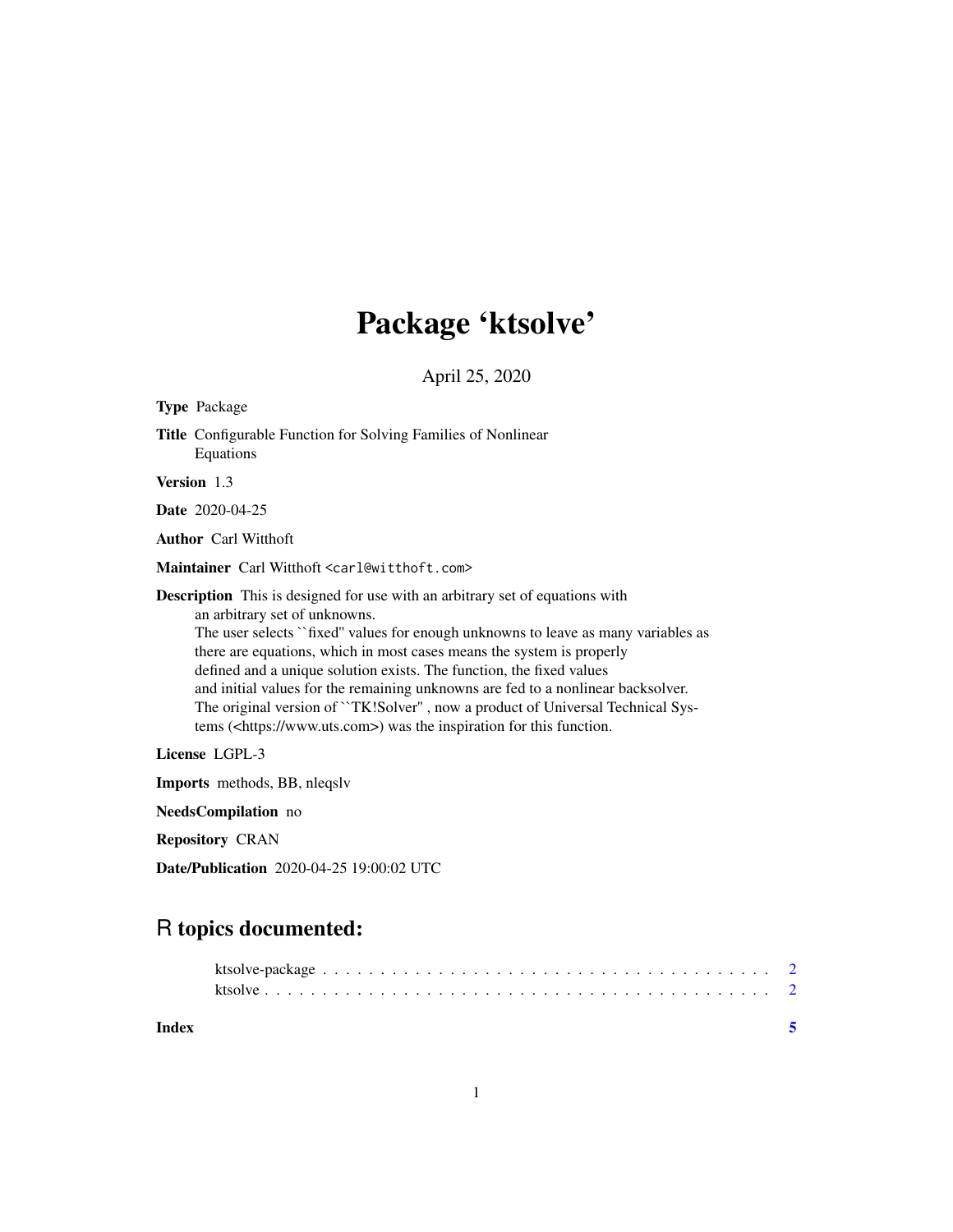#### Description

This function is designed for use with an arbitrary set of equations with an arbitrary set of unknowns. The user selects "fixed" values for enough unknowns to leave as many variables as there are equations, which in most cases means the system is properly defined and a unique solution exists. The function, the fixed values, and initial values for the remaining unknowns are fed to a nonlinear backsolver. The original version of "TK!Solver" was the inspiration for this function.

# Details

| Package: | ktsolve    |
|----------|------------|
| Type:    | Package    |
| Version: | 1.3        |
| Date:    | 2020-04-25 |
| License: | $GPI - 3$  |

Note: ktsolve requires at least one of the "Suggests" packages (currently BB and nleqslv ) to execute nonlinear back-solvers.

# Author(s)

Carl Witthoft

Maintainer: Carl Witthoft, carl@witthoft.com

ktsolve *Configurable Function for Solving Families of Nonlinear Equations Version: 1.3*

## Description

This function is designed for use with an arbitrary set of equations with an arbitrary set of unknowns. The user selects "fixed" values for enough unknowns to leave as many variables as there are equations, which in most cases means the system is properly defined and a unique solution exists. The function, the fixed values, and initial values for the remaining unknowns are fed to a nonlinear backsolver. As of version 1.3, supports BB and nleqslv

#### Usage

```
ktsolve(yfunc, known = list(), guess,
tool = c("BB", "nleqslv"), show = TRUE, ...)
```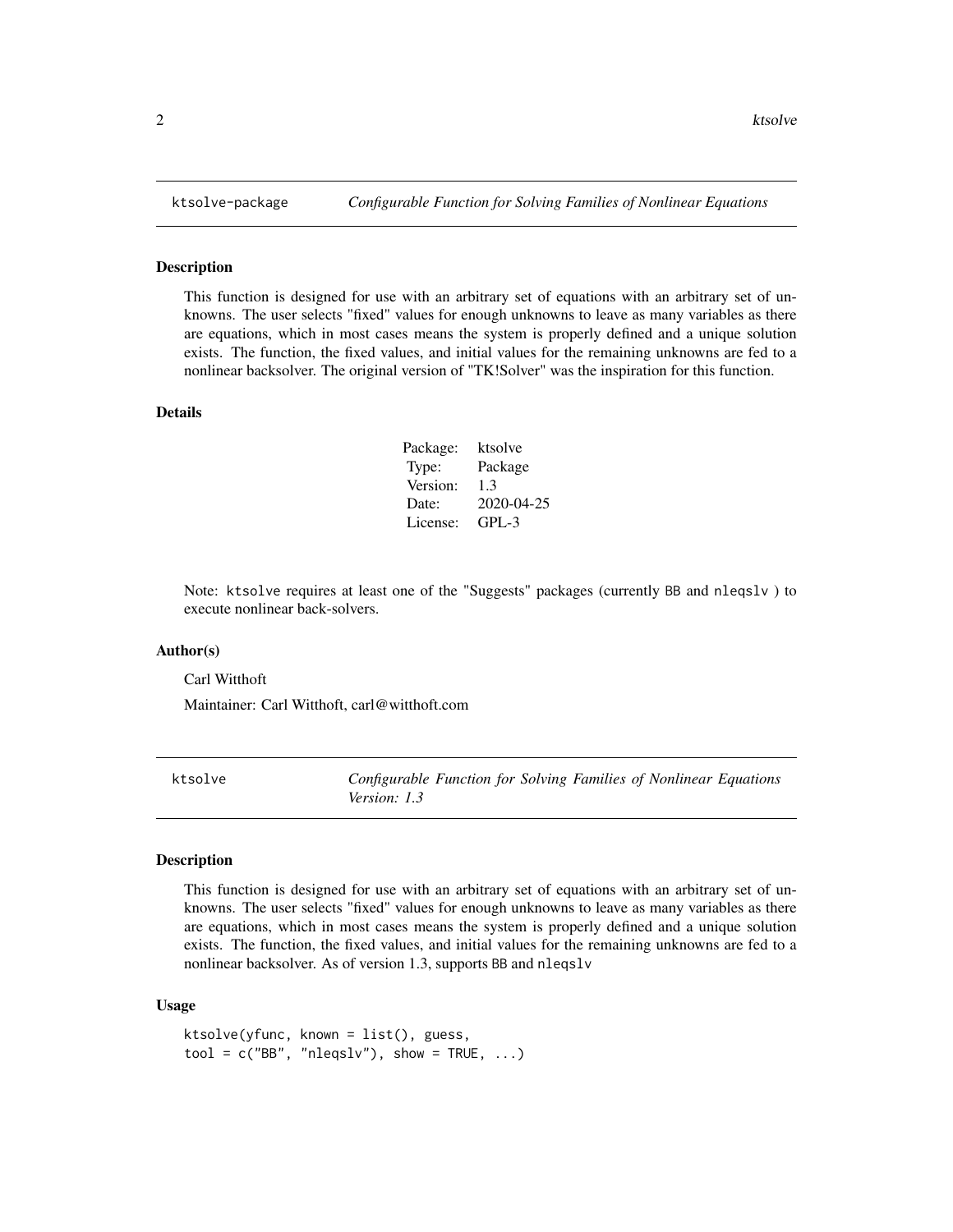#### ktsolve 3

#### Arguments

| yfunc    | a function which accepts a vector of length n and produces an output vector of<br>length n. See the rules for constructing yfunc below.                                                                                                                                      |
|----------|------------------------------------------------------------------------------------------------------------------------------------------------------------------------------------------------------------------------------------------------------------------------------|
| known    | A list of known values. The elements must be named and the names must match<br>variable names in y func.                                                                                                                                                                     |
| guess    | A list or vector of initial guesses for the unknown values. The elements must be<br>named and the names must match variable names in yfunc. AND length(guess)<br>must be same as the number of y[j] equations in yfunc, to avoid having an over-<br>or under-defined system. |
| tool     | name of package which holds the solver to be used. Currently only BB: : BBsolveand<br>nleqslv::nleqslv are supported.                                                                                                                                                        |
| show     | if TRUE, the solution values are printed in brief form to the console.                                                                                                                                                                                                       |
| $\cdots$ | additional arguments to pass to the selected tool package.                                                                                                                                                                                                                   |

# Details

The input form of yfunc is a function of the form:

```
yfunc<-function(x) {
y<-vector()
y[1]<-f1(known,guess)
y[2]<-f2(known,guess)
.
.
.
y[n]<-fn(known,guess)
}
```
where y[j] are dummies which will be driven to zero, and x is a dummy vector which is used (with the "guess" values) to run the solver. So, eqns in the form  $A=f(x)$  must be entered as y[j]  $\left\langle -f(x)-A\right\rangle$ 

For example,  $d = a + sqrt(b)$  and  $a = sin(a/b) + g * exp(f * a)$  become

 $y[1]<-a-d+sqrt(b)$  and  $y[2]<-sin(a/b)+g*exp(f*a)-a$ ,

and e.g. known  $\le$ -list(a=3,d=5,g=.1) are the fixed parameters and

guess  $\le$ -list(b=1, f=1) are the initializers for the solver.

Note that it is not necessary to have any known values if the function in question has as many (independent) equations as unknowns. One of the handy things about ktsolve is the ease with which one can swap 'known' and 'guess' inputs to evaluate the system over different parameter sets.

# Value

| results | The output returned from the called solver package. As such, the contents and  |
|---------|--------------------------------------------------------------------------------|
|         | structure depend on which package was invoked via the tools argument.          |
| tool    | Echoes back the selected solver package used for reference.                    |
| yfunc   | Returns the modified yfunc as a function for the user to review and /or use to |
|         | process additional data, using the fit values generated.                       |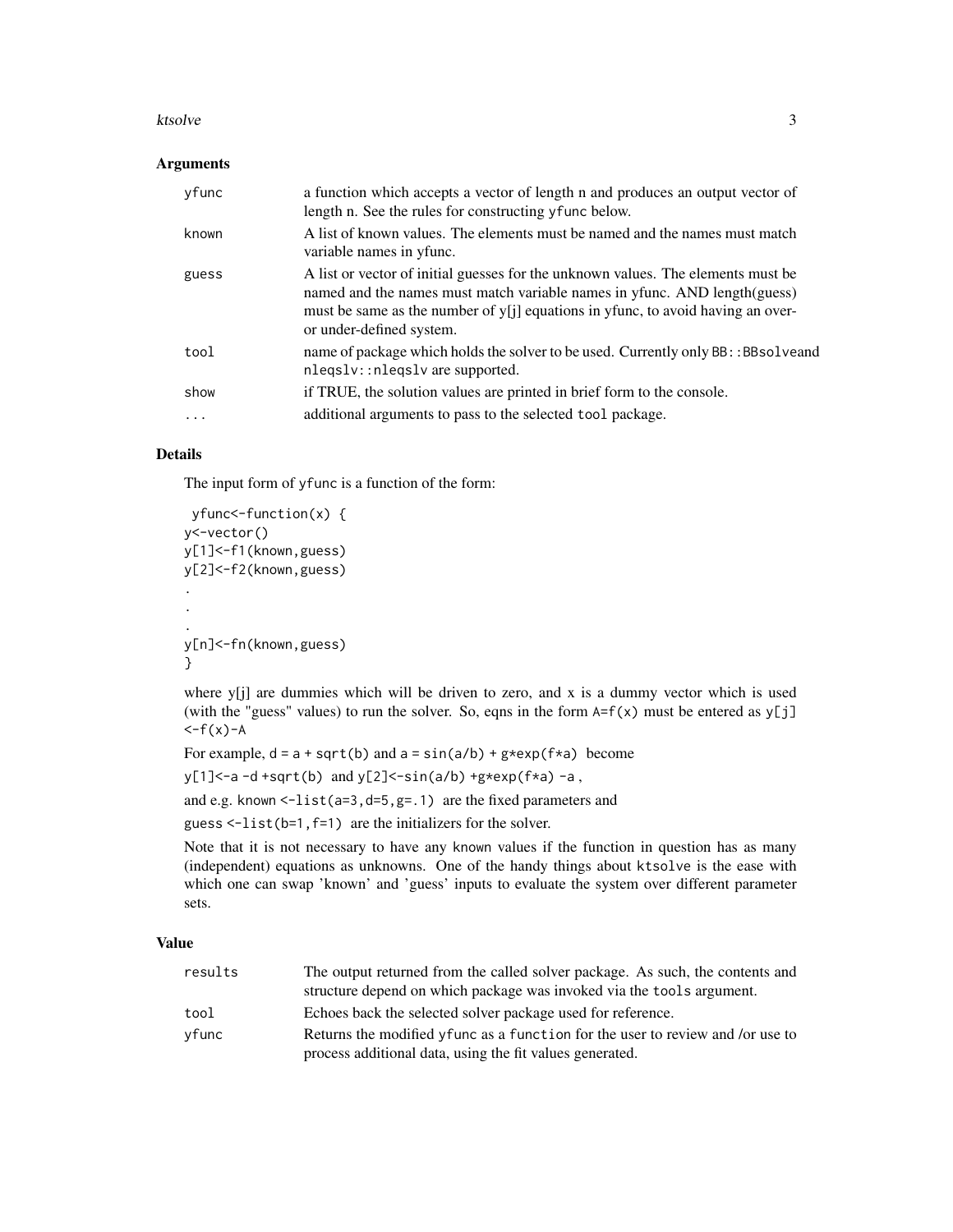# <span id="page-3-0"></span>Note

The original version of TK!Solver provided a very nice GUI-based version of what I've done in ktsolver. Over the years, it's turned into a very large, powerful, and,sadly, expensive application. You can find it at <https://www.uts.com/Products/Tksolver>

# Author(s)

Carl Witthoft, <carl@witthoft.com>

# See Also

[BBsolve](#page-0-0) , [nleqslv](#page-0-0)

# Examples

```
zfunc<-function(x) {
z<-vector()
z[1]<- 4*var1 -3*var2 +5*var3
z[2]<-8*var1 +5*var2 -2*var3
z
}
 known=list(var2=5)
 guess=list(var1=2,var3=0)
solv1 <- ktsolve(zfunc,known=known,guess=guess)
# Successful convergence.
# solution is:
# var1 var3
# -1.979167 4.583333
# "known" inputs were:
# var2
# known 5
eval(solv1$yfunc)(solv1$results$par)
 known=list(var1=5)
 guess=list(var2=2,var3=0)
 solv2<- ktsolve(zfunc,known=known,guess=guess)
# Successful convergence.
# solution is:
# var2 var3
# -12.63158 -11.57895
# "known" inputs were:
# var1
# known 5
eval(solv2$yfunc)(solv2$results$par)
```